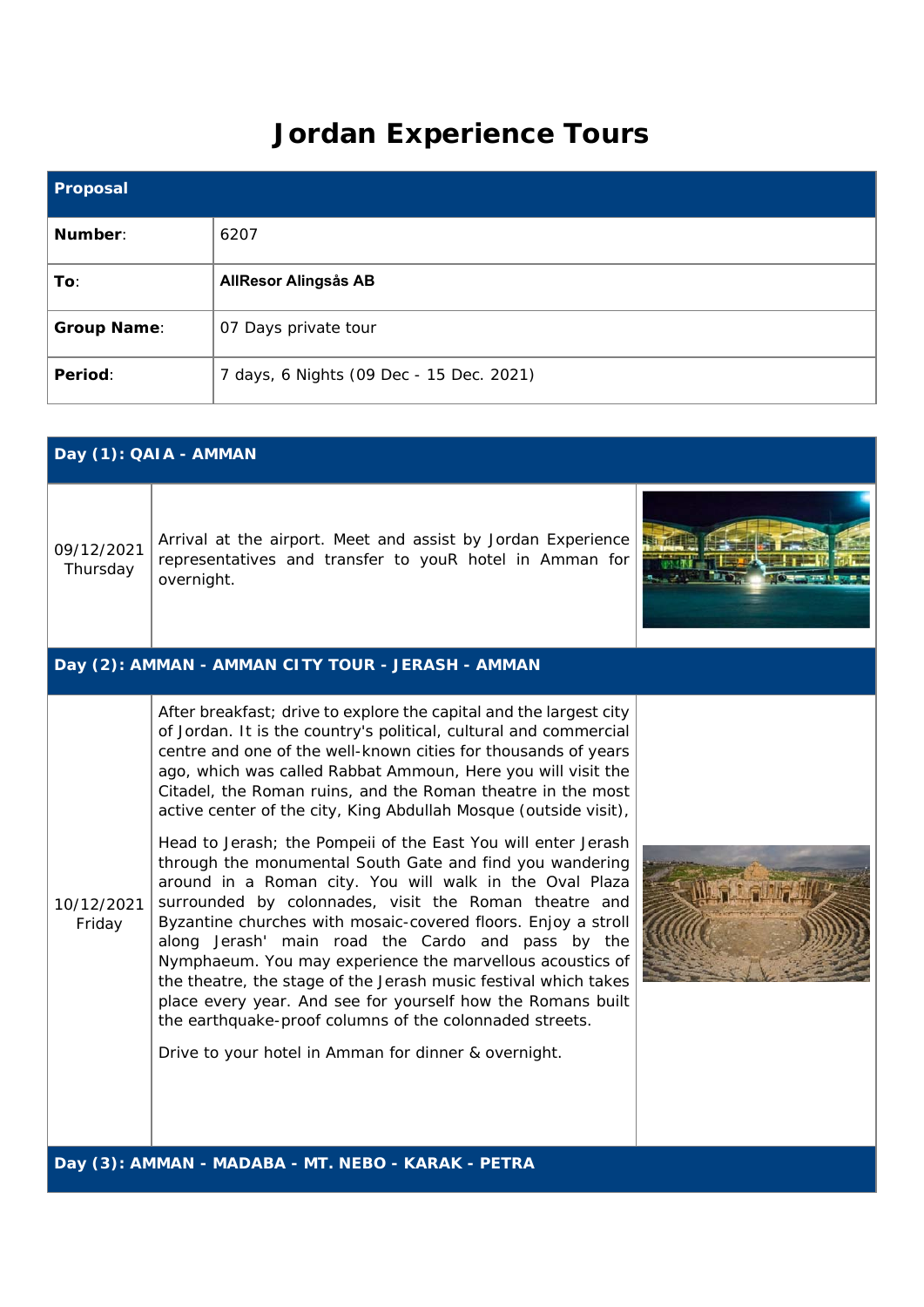Drive from Amman to the lovely city of Madaba, home of the most famous Byzantine mosaics. Visit the greatest and most significant of all the citys treasures, the wonderful mosaic map of ancient Palestine, which is located on the floor of the Greek Orthodox Church of St. George. The 6th century AD map, hailed as the oldest in existence, was depicted for the benefit of the pilgrims on their way to the Holy Land, as it represented the surrounding regions as well. The River Nile, the Jordan River, Lake Tiberias and the Dead Sea are easily identified on this map, in addition to many cities such as Bethlehem, Gaza and Jerusalem. One can clearly make out the walls, towers, gates, streets and buildings of the Holy City of Jerusalem, especially the colonnaded main street or Cardo, and the domed Church of the Holy Sepulcher.

11/12/2021 Saturday En route stop at Mount Nebo, which dates back to the time of the Prophet Moses, around the 12th century BC & is believed to be the site of the Prophets burial place and the point from where he viewed the Holy Land. On the top of the hill, housed beneath a protective structure built by the Franciscans, are the ruins of a beautiful small church, built by the early Christians in the 4th century AD. Inside, are the remains of mosaic floors with stunning designs that feature hunting and pastoral scenes. From a platform in front of the church, a visitor may see a bronze memorial of a snake on a cross which symbolizes the serpent lifted up by Moses in the desert, as well as the crucifixion of Jesus Christ.

> Continue through the spectacular canyon of Wadi el Mujib to Kerak, where you will visit its imposing Crusader castle built in (AD 1142). Visitors will be amazed by the network of the dimly lit vaulted rooms and corridors, interconnected through heavy arches and doorways.

Then proceed to your hotel in Petra for dinner and overnight.



## **Day (4): Petra visit**

12/12/2021 Sunday After Breakfast, drive to Site to visit the capital of the ancient Nabatean kingdom, Petra. The long-lost city of Petra, carved entirely by man into the rose-red sandstone rocks, puts your imagination to the test. Its a Mystic and glorious place, an eternal tribute to a lost civilization. Petra was the central meeting point of the Nabatean spice routes which originated from the Persian Gulf, Western Arabia and the Red Sea. About two thousand years ago Petra became the capital of the Nabatean Empire. The city was so renowned that one of its kings, Aretas IV, is even mentioned in the Bible. The natural richness of the mountainous area combines in a superb way with the refined culture and massive architecture of the Nabateans, who carved their theatre, temples, fa?es, tombs, monasteries, houses roads entirely the rose-red sandstone rocks. No wonder UNESCO placed Petra on its World Heritage List one enters Petra by passing the Siq, a deep and narrow

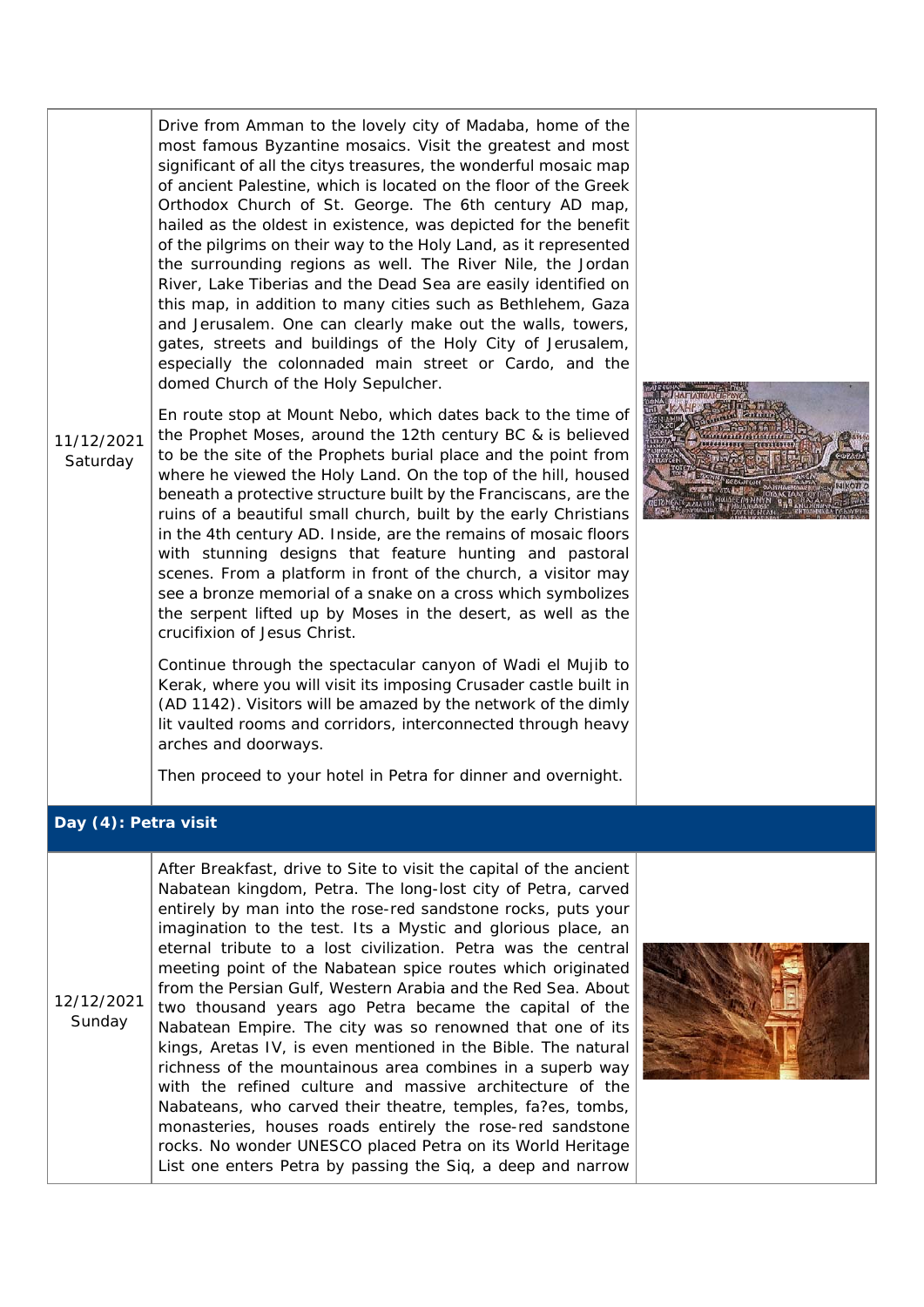|                         | gorge, at the end of which all of a sudden dramatically appears<br>the most famous monument in Petra: al-Khazneh or the<br>Treasury. Maybe you will recognize it as the stage of the final<br>sequence of the movie 'Indiana Jones and the Last Crusade'.<br>But the Treasury is just the start. Walking and climbing in Petra<br>hundreds of buildings carved in stone and eroded through the<br>centuries into fabulous multi-colored walls will be revealed to<br>you.<br>Back to your hotel for dinner & overnight.                                                                                                                                                                                                                                                      |  |
|-------------------------|------------------------------------------------------------------------------------------------------------------------------------------------------------------------------------------------------------------------------------------------------------------------------------------------------------------------------------------------------------------------------------------------------------------------------------------------------------------------------------------------------------------------------------------------------------------------------------------------------------------------------------------------------------------------------------------------------------------------------------------------------------------------------|--|
|                         | Day (5): PETRA - WADI RUM                                                                                                                                                                                                                                                                                                                                                                                                                                                                                                                                                                                                                                                                                                                                                    |  |
| 13/12/2021<br>Monday    | After breakfast, drive to visit Wadi Rum: Uniquely shaped<br>massive mountains rise vertically out of the pink desert sand,<br>which separate one dark mass from another in magnificent<br>desert scenery of strange breathtaking beauty, with towering<br>cliffs of weathered stone. The faces of the sheer rock cliffs have<br>been eroded by the wind into faces of men, animals and<br>monsters. Wadi Rum, the valley of the moon according to<br>Lawrence of Arabia; here you will have the opportunity to<br>experience of the Jeep tour 4x4 for 2 hours to explore the most<br>spectacular sites of the area ending with a cup of tea made by<br>Bedouins as a refreshing after your visit.<br>After your visit, check-in your camp for dinner and overnight<br>stay. |  |
|                         | Day (6): WADI RUM - DEAD SEA                                                                                                                                                                                                                                                                                                                                                                                                                                                                                                                                                                                                                                                                                                                                                 |  |
| 14/12/2021<br>Tuesday   | Breakfast at your Camp, transfer to Dead Sea, the lowest point<br>on earth, 424 meters below sea level. You will have the<br>possibility to swim in Dead Sea where you will experience a<br>rare floating sensation while giving your skin a beauty treats.<br>Put yourself to sink into the waves of the sea treat without any<br>effort, have a massage or try out the healing properties of<br>mineral mud on the skin. Dinner at the Dead Sea hotel then<br>transfer to QAIA for your departure flight.                                                                                                                                                                                                                                                                  |  |
|                         | Day (7): DEAD SEA - QUEEN ALIA INTERNATIONAL AIRPORT                                                                                                                                                                                                                                                                                                                                                                                                                                                                                                                                                                                                                                                                                                                         |  |
| 15/12/2021<br>Wednesday | Fly back home.<br>Have a safe trip!                                                                                                                                                                                                                                                                                                                                                                                                                                                                                                                                                                                                                                                                                                                                          |  |

**Hotels are subject to availability on the booking time:**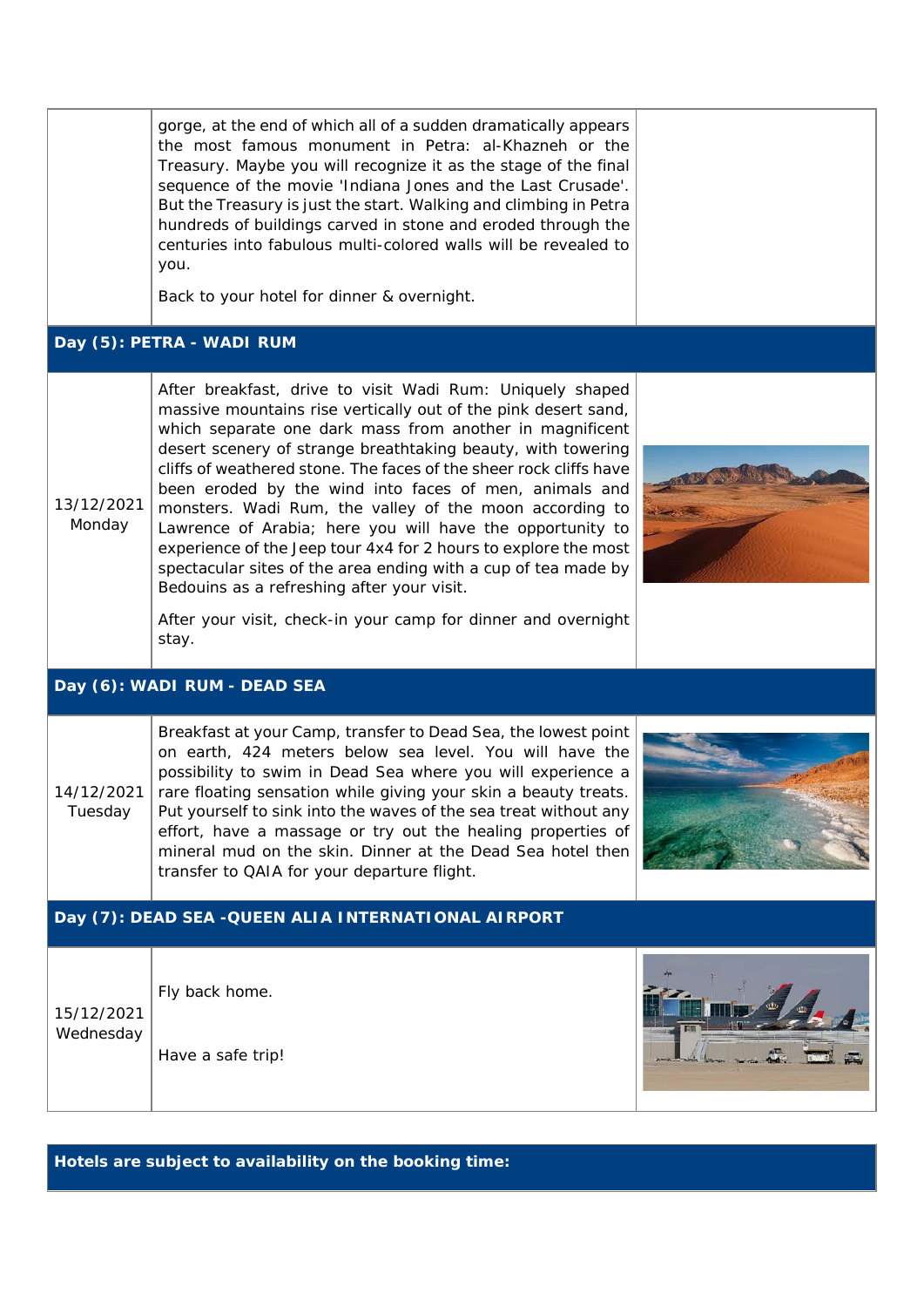| <b>Option</b>          | <b>Night</b>     | Hotel Name (Or Similar)            | <b>City</b>               | Category        | <b>Room Type</b> | <b>Meal</b><br>Plan |
|------------------------|------------------|------------------------------------|---------------------------|-----------------|------------------|---------------------|
|                        | $\mathbf{1}$     | AMMAN - SADEEN                     | AMMAN                     | 4               | Standard         | HB                  |
|                        | $\overline{2}$   | AMMAN - SADEEN                     | <b>AMMAN</b>              | $\overline{4}$  | Standard         | HB                  |
|                        | $\mathfrak{Z}$   | Petra - Venus                      | Petra                     |                 | Standard         | HB                  |
| $3*$<br><b>HOTELS</b>  | $\overline{4}$   | Petra - Venus                      | Petra                     |                 | Standard         | <b>HB</b>           |
|                        | 5                | WADI RUM - Hassan Zawaideh<br>CAMP | Wadi<br>Rum               |                 | Standard         | <b>HB</b>           |
|                        | 6                | DEAD SEA - RAMADA RESORT           | <b>DEAD</b><br><b>SEA</b> | $4^{\star}$     | Standard         | <b>HB</b>           |
| <b>Option</b>          | <b>Night</b>     | Hotel Name (Or Similar)            | <b>City</b>               | <b>Category</b> | <b>Room Type</b> | <b>Meal</b><br>Plan |
|                        | 1                | AMMAN - LA CASA                    | <b>AMMAN</b>              | $4^*$           | Standard         | HB                  |
|                        | 2                | AMMAN - LA CASA                    | AMMAN                     | $4^*$           | Standard         | HB                  |
|                        | 3                | PETRA - SELLA                      | <b>PETRA</b>              | $4^*$           | Standard         | HB                  |
| $4^*$<br><b>HOTELS</b> | $\overline{4}$   | PETRA - SELLA                      | <b>PETRA</b>              | $4*$            | Standard         | HB                  |
|                        | 5                | WADI RUM - Hassan Zawaideh<br>CAMP | Wadi<br>Rum               |                 | Standard         | HB                  |
|                        | $\boldsymbol{6}$ | DEAD SEA - RAMADA RESORT           | <b>DEAD</b><br><b>SEA</b> | $4*$            | Standard         | HB                  |
| <b>Option</b>          | <b>Night</b>     | <b>Hotel Name (Or Similar)</b>     | <b>City</b>               | Category        | <b>Room Type</b> | <b>Meal</b><br>Plan |
|                        | $\mathbf{1}$     | <b>AMMAN - BRISTOL</b>             | <b>AMMAN</b>              | $5*$            | Standard         | HB                  |
| $5*$                   | $\overline{2}$   | AMMAN - BRISTOL                    | <b>AMMAN</b>              | $5*$            | Standard         | HB                  |
| <b>HOTELS</b>          | $\mathfrak{Z}$   | PETRA - NABATEAN CASTLE            | <b>PETRA</b>              | $5*$            | Standard         | HB                  |
|                        | $\overline{4}$   | PETRA - NABATEAN CASTLE            | <b>PETRA</b>              | $5*$            | Standard         | HB                  |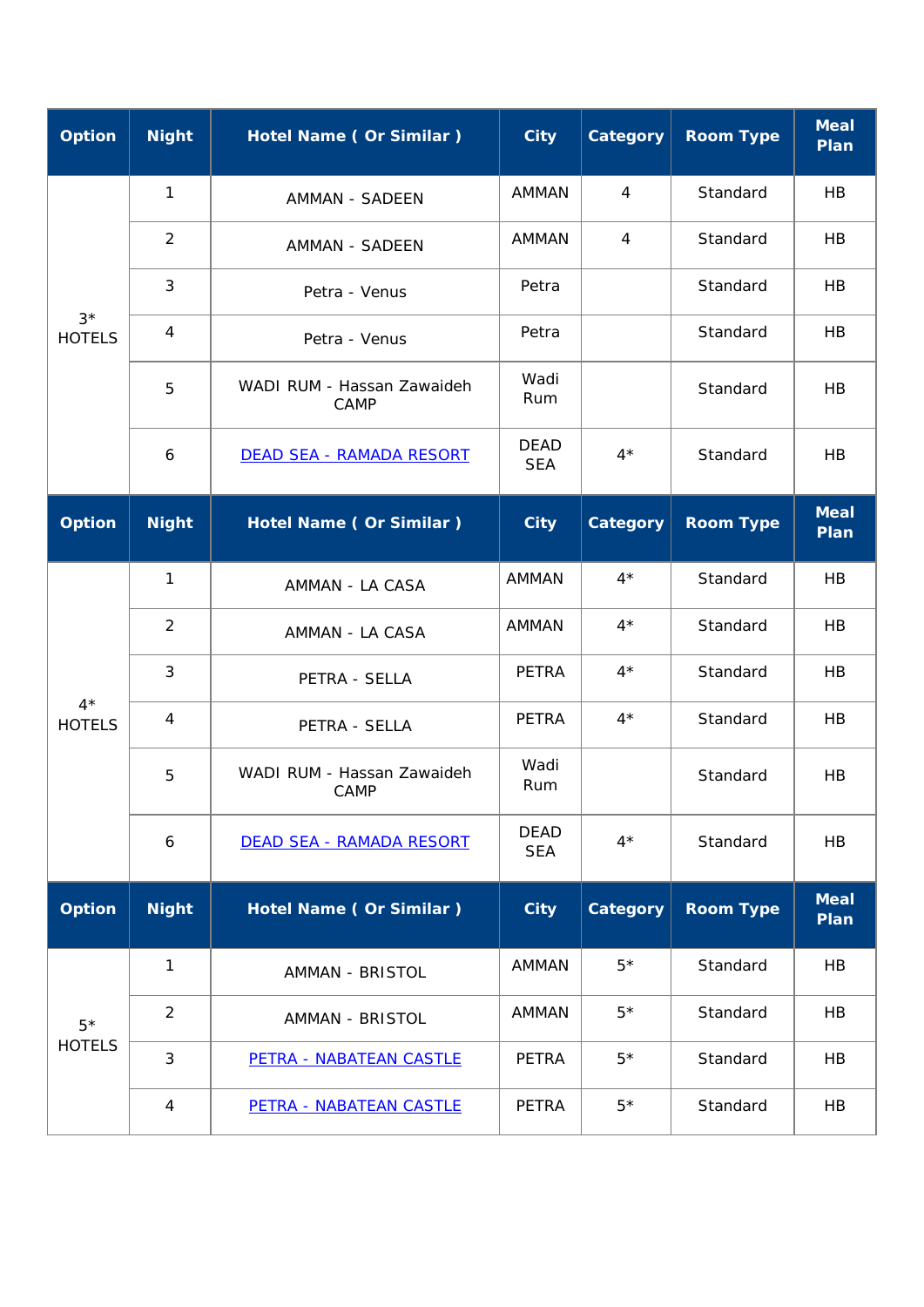| 5 | WADI RUM - Hassan Zawaideh<br>CAMP | Wadi<br>Rum               |      | Standard | НB |
|---|------------------------------------|---------------------------|------|----------|----|
| 6 | DEAD SEA - HOLIDAY INN             | <b>DEAD</b><br><b>SEA</b> | $5*$ | Standard | НB |

| Price: Rates are net in USD per person per package sharing half twin |                        |                       |                       |                       |
|----------------------------------------------------------------------|------------------------|-----------------------|-----------------------|-----------------------|
| <b>Number of Guests</b>                                              | <b>Type of Vehicle</b> | $3*$<br><b>HOTELS</b> | $4*$<br><b>HOTELS</b> | $5*$<br><b>HOTELS</b> |
| 1 paying pax                                                         | <b>CAR</b>             | 1230                  | 1295                  | 1455                  |
| 2 paying pax                                                         | <b>CAR</b>             | 740                   | 770                   | 850                   |
| 3 paying pax                                                         | MINI VAN 7 Seats       | 675                   | 700                   | 785                   |
| 4 paying pax                                                         | MINI VAN 7 Seats       | 595                   | 625                   | 735                   |
| 5 paying pax                                                         | MINI VAN 7 Seats       | 550                   | 586                   | 660                   |
| 6 paying pax                                                         | MINI VAN 7 Seats       | 520                   | 550                   | 630                   |
| <b>Single Supplement</b>                                             |                        | 123                   | 164                   | 253                   |

## **Rates Include**

Meet & assist upon arrival & departure by English speaking coordinator

Transfer according to Program by modern A/C vehicle

06 nights hotel accommodation on HB basis as the above hotels or similar

Local English speaking guide at Petra site.

Entrance fees to sights mentioned in program

02 hours jeep tour at Wadi Rum

free visa with passport details

**Rates Exclude**